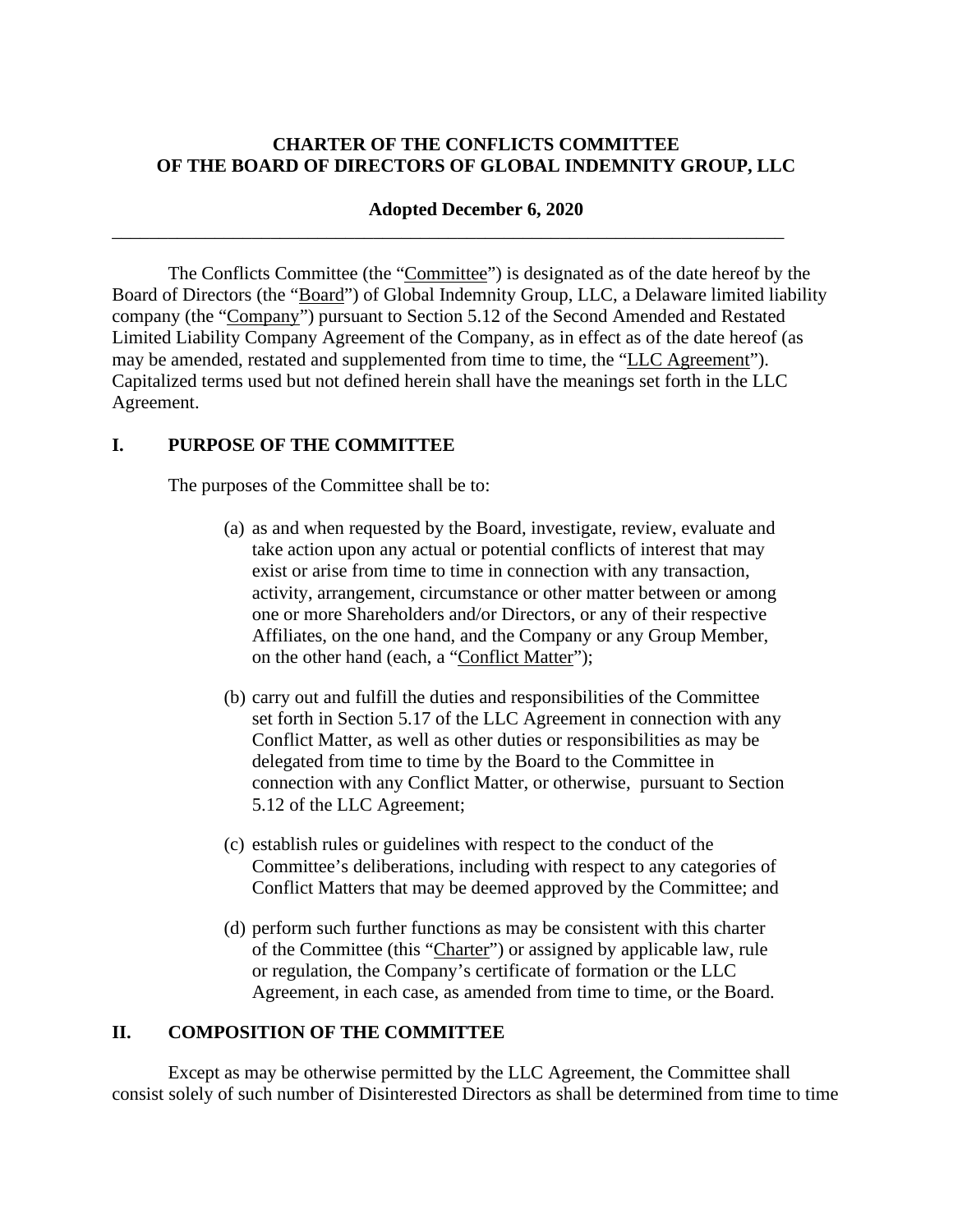by the Board. The Committee shall initially consist of at least two (2) Disinterested Directors, unless and until otherwise determined by the Board, and such number of alternate members of the Committee as may be determined by the Board from time to time.

Each member of the Committee shall be a Disinterested Director and shall meet any additional requirements that the Board deems appropriate. In each instance where Special Approval of the Committee is requested by the Board with respect to any Conflict Matter, each member of the Committee (or each alternate member of the Committee, as applicable) acting with respect to such Conflict Matter shall be required to qualify as a Disinterested Director with respect to such Conflict Matter, as shall be determined by the Committee's Chairperson (as defined below) (or, if the Chairperson shall not qualify as a Disinterested Director with respect to such Conflict Matter, the other members of the Committee shall appoint a Disinterested Director then serving as a member of the Committee (or as an alternative member) to serve as Chairperson of the Committee for such Conflict Matter).

Members of the Committee (and alternate members of the Committee) shall be selected by the Board from time to time; provided that, for so long as there shall be a Class B Majority Shareholder, such Class B Majority Shareholder shall have the sole right to designate a number of members of the Committee as shall equal the Class B Majority Shareholder Percentage of the total number of Directors comprising the Committee, rounded up to the nearest whole number of Directors (and, if the Board shall designate any alternate members of the Committee, such Class B Majority Shareholder shall have the sole right to designate a number of alternate members of the Committee as shall equal the Class B Majority Shareholder Percentage of the total number of alternate members of the Committee); provided, that each such committee member (and alternate Committee member) designated by the Class B Majority Shareholder shall be an individual then serving as a Designated Director (such members, collectively, the "Designated Members").

The chairperson of the Committee (the "Chairperson") shall be designated by the Board from time to time, provided that, if the Board does not so designate a Chairperson, the members of the Committee, by a majority vote, may designate a Chairperson. The Chairperson shall oversee all meetings and deliberations of the Committee and shall have such other power and duties as set forth herein, in the LLC Agreement or in resolutions of the Board.

Any vacancy on the Committee shall be filled by majority vote of the Board; provided that, any vacancy on the Board resulting from the resignation, death or removal of a Designated Member in accordance with the LLC Agreement shall be filled only by the Class B Majority Shareholder (who shall designate a Disinterested Director meeting the foregoing requirements to fill such vacancy). No member of the Committee shall be removed from the Committee except by majority vote of the Board; provided that, no Designated Member may be removed except by the Class B Majority Shareholder.

### **III. MEETINGS AND PROCEDURES OF THE COMMITTEE**

The Committee shall meet as often as it determines necessary to carry out its duties and responsibilities. The Committee may hold any number of formal or informal meetings or consultations with any officer or employee of the Company as may be determined from time to time by the Committee or its Chairperson. The Committee, in its discretion, may ask members of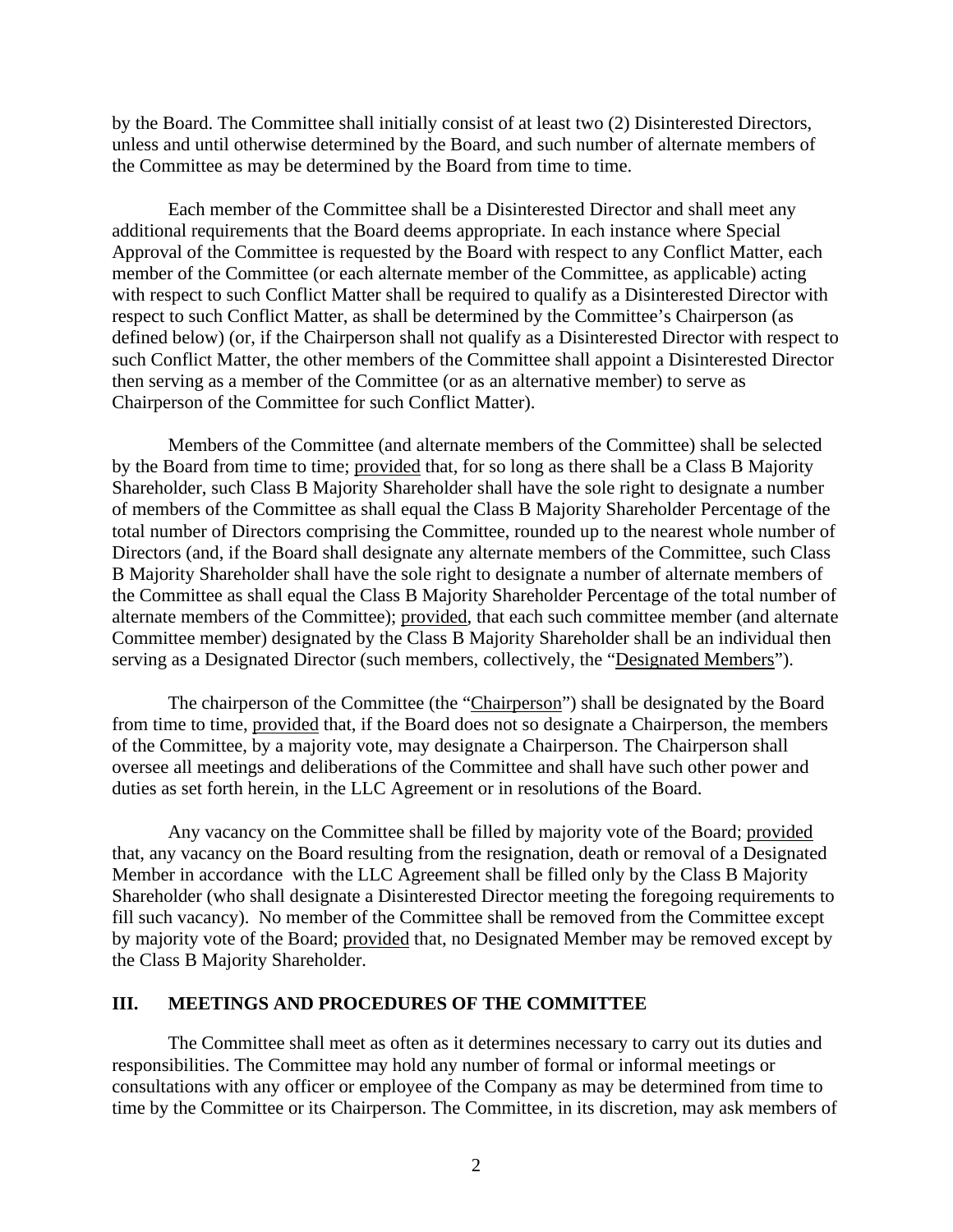management or others to attend its meetings (or portions thereof) and to provide pertinent information as necessary, provided, that the Director or Shareholder (or their respective Affiliates) who is a party to the transaction or other matter that is the subject of such Special Approval may not be present during any portion of a Committee meeting in which deliberations with respect to, or any vote regarding, such Special Approval matter occurs.

Except as may be otherwise required by applicable Law or any rule, regulation or requirement of the Nasdaq Stock Market LLC (or any other National Securities Exchange on which the Shares are listed for trading), at any meeting of the Committee, the presence of a majority of the members of the Committee (or alternate members, as applicable) shall constitute a quorum. If the Chairman of the Board shall be a Committee member, and shall qualify as a Disinterested Director with respect to any Conflict Matter, then the Chairman of the Board must be part of the majority to constitute a quorum (the "Participation Requirement"). The Chairman of the Board may waive, in writing, the Participation Requirement.

Each member of the Committee shall be entitled to one vote on all matters to be acted on by the Committee. Approval of any matter by the Committee shall require the affirmative vote of a majority of the Disinterested Directors who are members (or alternate members) of the Committee and present at such meeting in person or by means of a conference telephone or other electronic communication by means of which all persons participating in the meeting can hear each other.

The Committee may form subcommittees (including ad hoc committees) for any purpose that the Committee deems appropriate and may delegate to such subcommittees such power and authority as the Committee deems appropriate; provided, however*,* that the Committee shall not delegate to a subcommittee any power or authority required by any Law, regulation or listing standard to be exercised by the Committee as a whole.

Following each of its meetings, the Committee shall, as appropriate, deliver a report on the meeting to the Board, including a description of all matters approved by the Committee at the meeting. The Committee shall keep minutes of its meetings, which minutes shall be maintained with the books and records of the Company.

The Committee shall fix its own rules of procedure, which shall be consistent with applicable Law and rules and regulations, the LLC Agreement and this Charter, in each case, as amended from time to time.

#### **IV. AUTHORITY AND RESPONSIBILITIES OF THE COMMITTEE**

The Committee is delegated all authority of the Board as may be necessary, appropriate or advisable to fulfill the purposes of the Committee, as set forth in this Charter, as may be amended from time to time. While the Committee members have the duties and responsibilities set forth in this Charter, nothing contained in this Charter is intended to create, or should be construed as creating, any responsibility or liability of the Committee members, except to the extent otherwise provided under applicable Law.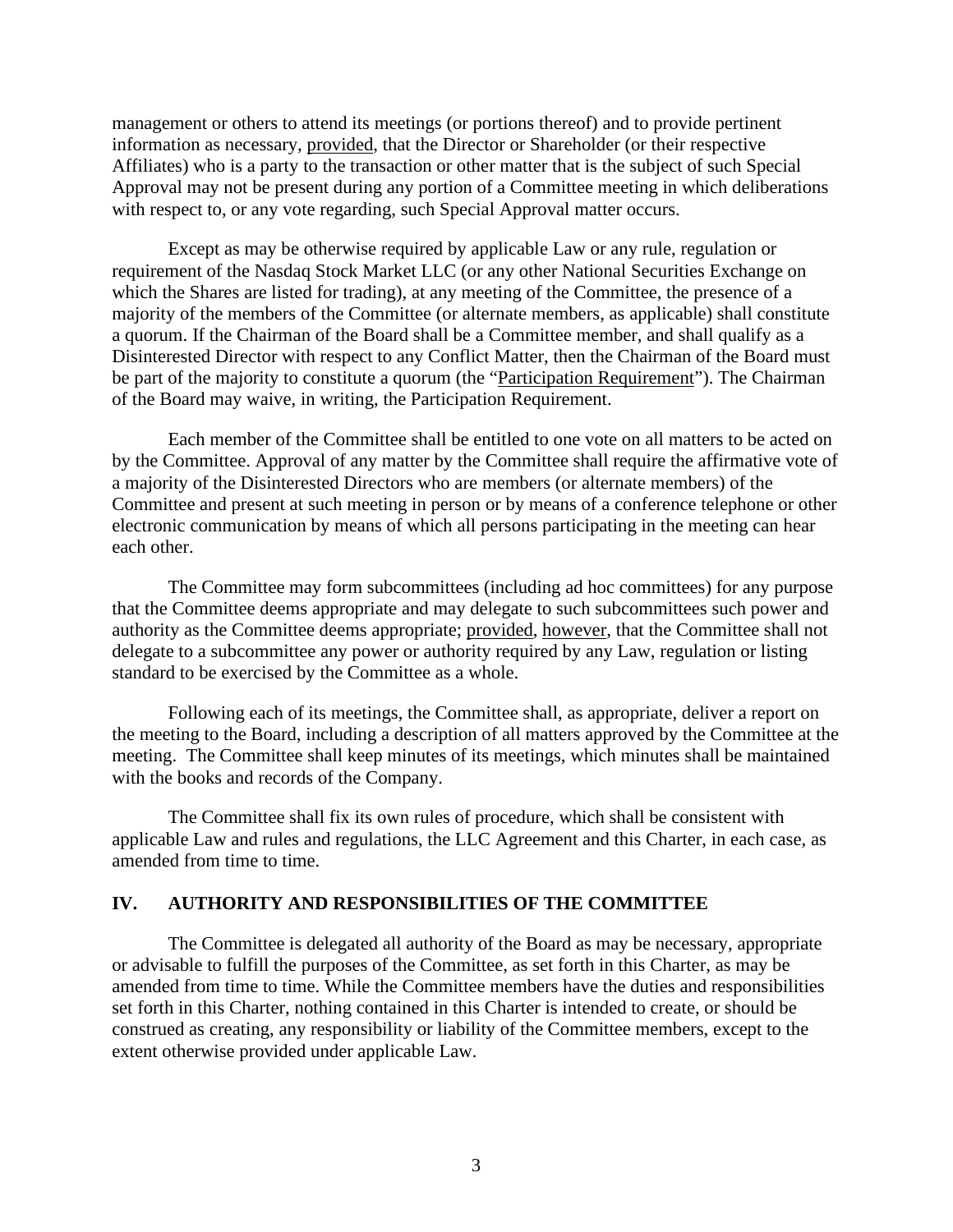Without limiting the generality of the Committee's purposes or the scope of its authority, the Committee shall have the following duties and responsibilities:

- (a) If requested by the Board, the Committee shall review, evaluate and approve any Conflict Matter, in accordance with Section 5.17 of the LLC Agreement. The Committee shall report the results of its consideration of any such Conflict Matter to the Board.
- (b) Approval by the Committee of any Conflict Matter shall constitute Special Approval of such matter and no other action of the Board shall be required to approve such matter.
- (c) The Committee shall review and reassess the adequacy of this Charter from time to time and recommend any proposed changes to the Board for approval.
- (d) The Committee shall review its own performance from time to time, as set forth in Section V below.
- (e) The Committee shall perform such other functions as assigned by Law or the LLC Agreement.

# **V. EVALUATION OF THE COMMITTEE**

The Committee shall periodically evaluate its performance. In conducting this review, the Committee shall evaluate whether this Charter appropriately addresses the matters that are or should be within its scope and shall recommend such changes as it deems necessary or appropriate. The Committee shall review all matters that the Committee considers relevant to its performance, including at least the following: the adequacy, appropriateness and quality of the information and recommendations presented by the Committee to the Board, the manner in which they were discussed or debated, and whether the number and length of meetings of the Committee were adequate for the Committee to complete its work in a thorough and thoughtful manner.

The Committee shall deliver to the Board a report, which may be oral, setting forth the results of its evaluation, including any recommended amendments to this Charter and any recommended changes to the Company's or the Board's policies or procedures.

## **VI. INVESTIGATIONS AND STUDIES; OUTSIDE ADVISORS**

The Committee may conduct or authorize investigations into or studies of Conflict Matters or any other matters within the Committee's scope of responsibilities, and shall have the power and authority, in its sole discretion, to retain or obtain the advice of any financial advisors, consultants, legal counsels or other advisors, agents or representatives ("Committee Representatives"). The Committee shall be directly responsible for the appointment, engagement terms and oversight of the work of any Committee Representative retained by the Committee, the expense of which shall be borne solely by the Company, and the Committee shall have reasonable access to employees, consultants and agents of the Company and access to the books